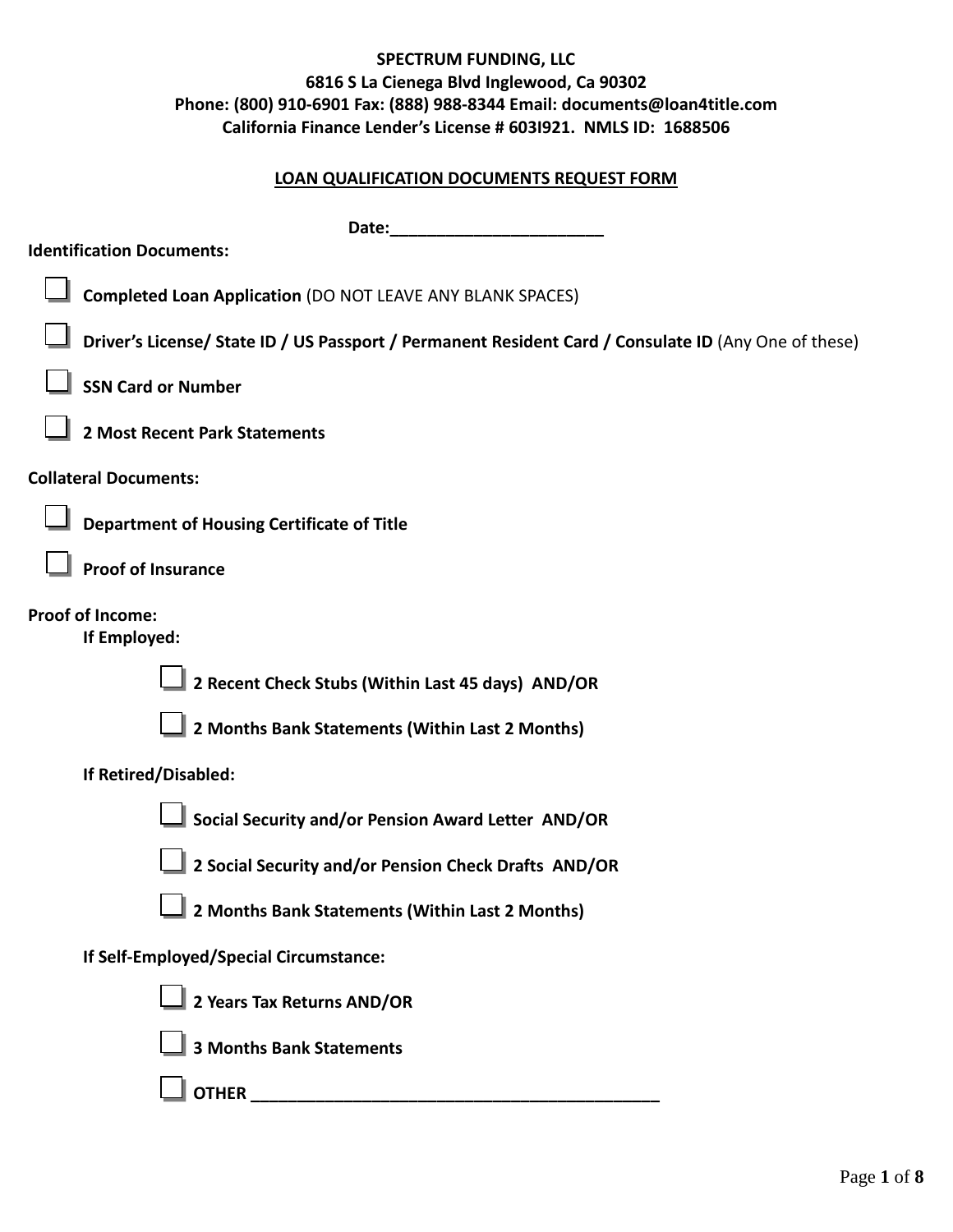|                                                                                                                                                                                                                                                                                                        |                                                                                                                                                                                                |  |  |                                                               | <b>CREDIT APPLICATION</b> |  | IMPORTANT: Read these Directions before completing this Application.                                                                                                                                                                                                                                                                                                                                                         |  |              |                                   |  |                                                                                                                                                                                                                                                                                                                                                                                                                                                                                                  |
|--------------------------------------------------------------------------------------------------------------------------------------------------------------------------------------------------------------------------------------------------------------------------------------------------------|------------------------------------------------------------------------------------------------------------------------------------------------------------------------------------------------|--|--|---------------------------------------------------------------|---------------------------|--|------------------------------------------------------------------------------------------------------------------------------------------------------------------------------------------------------------------------------------------------------------------------------------------------------------------------------------------------------------------------------------------------------------------------------|--|--------------|-----------------------------------|--|--------------------------------------------------------------------------------------------------------------------------------------------------------------------------------------------------------------------------------------------------------------------------------------------------------------------------------------------------------------------------------------------------------------------------------------------------------------------------------------------------|
|                                                                                                                                                                                                                                                                                                        |                                                                                                                                                                                                |  |  | Sections A, C, D, and E, omitting B and the second part of C. |                           |  | If you are applying for individual credit in your own name and are relying on your own income or assets<br>and not the income or assets of another person as the basis for repayment of the credit requested, complete                                                                                                                                                                                                       |  |              |                                   |  |                                                                                                                                                                                                                                                                                                                                                                                                                                                                                                  |
| Check<br>Appropriate                                                                                                                                                                                                                                                                                   | $\Box$ If this is an application for joint credit with another person, complete all Sections, providing information in<br>B about the joint applicant.<br>We intend to apply for joint credit. |  |  |                                                               |                           |  |                                                                                                                                                                                                                                                                                                                                                                                                                              |  |              |                                   |  |                                                                                                                                                                                                                                                                                                                                                                                                                                                                                                  |
| Box                                                                                                                                                                                                                                                                                                    |                                                                                                                                                                                                |  |  | Applicant                                                     |                           |  |                                                                                                                                                                                                                                                                                                                                                                                                                              |  | Co-Applicant |                                   |  |                                                                                                                                                                                                                                                                                                                                                                                                                                                                                                  |
| Amount Requested: Payment Date Desired: Proceeds of Credit To be Used For:                                                                                                                                                                                                                             |                                                                                                                                                                                                |  |  |                                                               |                           |  | $\Box$ If you are applying for individual credit, but are relying on income from alimony, child support, or separate<br>maintenance or on the income or assets or another person as the basis for repayment of the credit requested,<br>complete all Sections to the extent possible, providing information in B about the person on whose alimony,<br>support, or maintenance payments or income or assets you are relying. |  |              | <b>How Did You Hear About Us:</b> |  |                                                                                                                                                                                                                                                                                                                                                                                                                                                                                                  |
|                                                                                                                                                                                                                                                                                                        |                                                                                                                                                                                                |  |  |                                                               |                           |  | <b>SECTION A--INFORMATION REGARDING APPLICANT</b>                                                                                                                                                                                                                                                                                                                                                                            |  |              |                                   |  |                                                                                                                                                                                                                                                                                                                                                                                                                                                                                                  |
|                                                                                                                                                                                                                                                                                                        |                                                                                                                                                                                                |  |  |                                                               |                           |  |                                                                                                                                                                                                                                                                                                                                                                                                                              |  |              |                                   |  |                                                                                                                                                                                                                                                                                                                                                                                                                                                                                                  |
| Birthdate: _______/________/______________Social Security No.:______________________________DL/ID No.:_________________________________                                                                                                                                                                |                                                                                                                                                                                                |  |  |                                                               |                           |  |                                                                                                                                                                                                                                                                                                                                                                                                                              |  |              |                                   |  |                                                                                                                                                                                                                                                                                                                                                                                                                                                                                                  |
|                                                                                                                                                                                                                                                                                                        |                                                                                                                                                                                                |  |  |                                                               |                           |  |                                                                                                                                                                                                                                                                                                                                                                                                                              |  |              |                                   |  |                                                                                                                                                                                                                                                                                                                                                                                                                                                                                                  |
|                                                                                                                                                                                                                                                                                                        |                                                                                                                                                                                                |  |  |                                                               |                           |  |                                                                                                                                                                                                                                                                                                                                                                                                                              |  |              |                                   |  |                                                                                                                                                                                                                                                                                                                                                                                                                                                                                                  |
|                                                                                                                                                                                                                                                                                                        |                                                                                                                                                                                                |  |  |                                                               |                           |  |                                                                                                                                                                                                                                                                                                                                                                                                                              |  |              |                                   |  |                                                                                                                                                                                                                                                                                                                                                                                                                                                                                                  |
|                                                                                                                                                                                                                                                                                                        |                                                                                                                                                                                                |  |  |                                                               |                           |  |                                                                                                                                                                                                                                                                                                                                                                                                                              |  |              |                                   |  |                                                                                                                                                                                                                                                                                                                                                                                                                                                                                                  |
|                                                                                                                                                                                                                                                                                                        |                                                                                                                                                                                                |  |  |                                                               |                           |  |                                                                                                                                                                                                                                                                                                                                                                                                                              |  |              |                                   |  |                                                                                                                                                                                                                                                                                                                                                                                                                                                                                                  |
|                                                                                                                                                                                                                                                                                                        |                                                                                                                                                                                                |  |  |                                                               |                           |  |                                                                                                                                                                                                                                                                                                                                                                                                                              |  |              |                                   |  |                                                                                                                                                                                                                                                                                                                                                                                                                                                                                                  |
|                                                                                                                                                                                                                                                                                                        |                                                                                                                                                                                                |  |  |                                                               |                           |  |                                                                                                                                                                                                                                                                                                                                                                                                                              |  |              |                                   |  |                                                                                                                                                                                                                                                                                                                                                                                                                                                                                                  |
|                                                                                                                                                                                                                                                                                                        |                                                                                                                                                                                                |  |  |                                                               |                           |  |                                                                                                                                                                                                                                                                                                                                                                                                                              |  |              |                                   |  |                                                                                                                                                                                                                                                                                                                                                                                                                                                                                                  |
|                                                                                                                                                                                                                                                                                                        |                                                                                                                                                                                                |  |  |                                                               |                           |  |                                                                                                                                                                                                                                                                                                                                                                                                                              |  |              |                                   |  | $\begin{tabular}{ll} \multicolumn{2}{c} {\textbf{1}} & \multicolumn{2}{c} {\textbf{1}} & \multicolumn{2}{c} {\textbf{1}} \\ \multicolumn{2}{c} {\textbf{2}} & \multicolumn{2}{c} {\textbf{3}} & \multicolumn{2}{c} {\textbf{4}} \\ \multicolumn{2}{c} {\textbf{5}} & \multicolumn{2}{c} {\textbf{6}} & \multicolumn{2}{c} {\textbf{7}} \\ \multicolumn{2}{c} {\textbf{6}} & \multicolumn{2}{c} {\textbf{1}} & \multicolumn{2}{c} {\textbf{1}} \\ \multicolumn{2}{c} {\textbf{1}} & \multicolumn$ |
|                                                                                                                                                                                                                                                                                                        |                                                                                                                                                                                                |  |  |                                                               |                           |  |                                                                                                                                                                                                                                                                                                                                                                                                                              |  |              |                                   |  |                                                                                                                                                                                                                                                                                                                                                                                                                                                                                                  |
|                                                                                                                                                                                                                                                                                                        |                                                                                                                                                                                                |  |  |                                                               |                           |  |                                                                                                                                                                                                                                                                                                                                                                                                                              |  |              |                                   |  |                                                                                                                                                                                                                                                                                                                                                                                                                                                                                                  |
| Alimony, child support, or separate maintenance income need not be revealed if you do not wish to have it considered as a<br>basis for repaying this obligation.<br>Alimony, child support, separate maintenance received under: $\Box$ court order $\Box$ written agreement $\Box$ oral understanding |                                                                                                                                                                                                |  |  |                                                               |                           |  |                                                                                                                                                                                                                                                                                                                                                                                                                              |  |              |                                   |  |                                                                                                                                                                                                                                                                                                                                                                                                                                                                                                  |
| Other income: \$__________________ per: __________________                                                                                                                                                                                                                                             |                                                                                                                                                                                                |  |  |                                                               |                           |  |                                                                                                                                                                                                                                                                                                                                                                                                                              |  |              |                                   |  |                                                                                                                                                                                                                                                                                                                                                                                                                                                                                                  |
| Other income: \$__________________ per: ___________________                                                                                                                                                                                                                                            |                                                                                                                                                                                                |  |  |                                                               |                           |  |                                                                                                                                                                                                                                                                                                                                                                                                                              |  |              |                                   |  |                                                                                                                                                                                                                                                                                                                                                                                                                                                                                                  |
| Is any income listed in this Section likely to be reduced before the credit requested is paid off? $\Box$ Yes $\Box$ No<br>If yes, please explain in detail:                                                                                                                                           |                                                                                                                                                                                                |  |  |                                                               |                           |  |                                                                                                                                                                                                                                                                                                                                                                                                                              |  |              |                                   |  |                                                                                                                                                                                                                                                                                                                                                                                                                                                                                                  |

| <b>Personal References</b> |               |                                          |  |  |  |  |  |
|----------------------------|---------------|------------------------------------------|--|--|--|--|--|
| Name (First, Last):        | Relationship: | Telephone: (<br>$\overline{\phantom{0}}$ |  |  |  |  |  |
| Name (First, Last):        | Relationship: | Telephone: (<br>$\overline{\phantom{0}}$ |  |  |  |  |  |
| Name (First, Last):        | Relationship: | Telephone: (                             |  |  |  |  |  |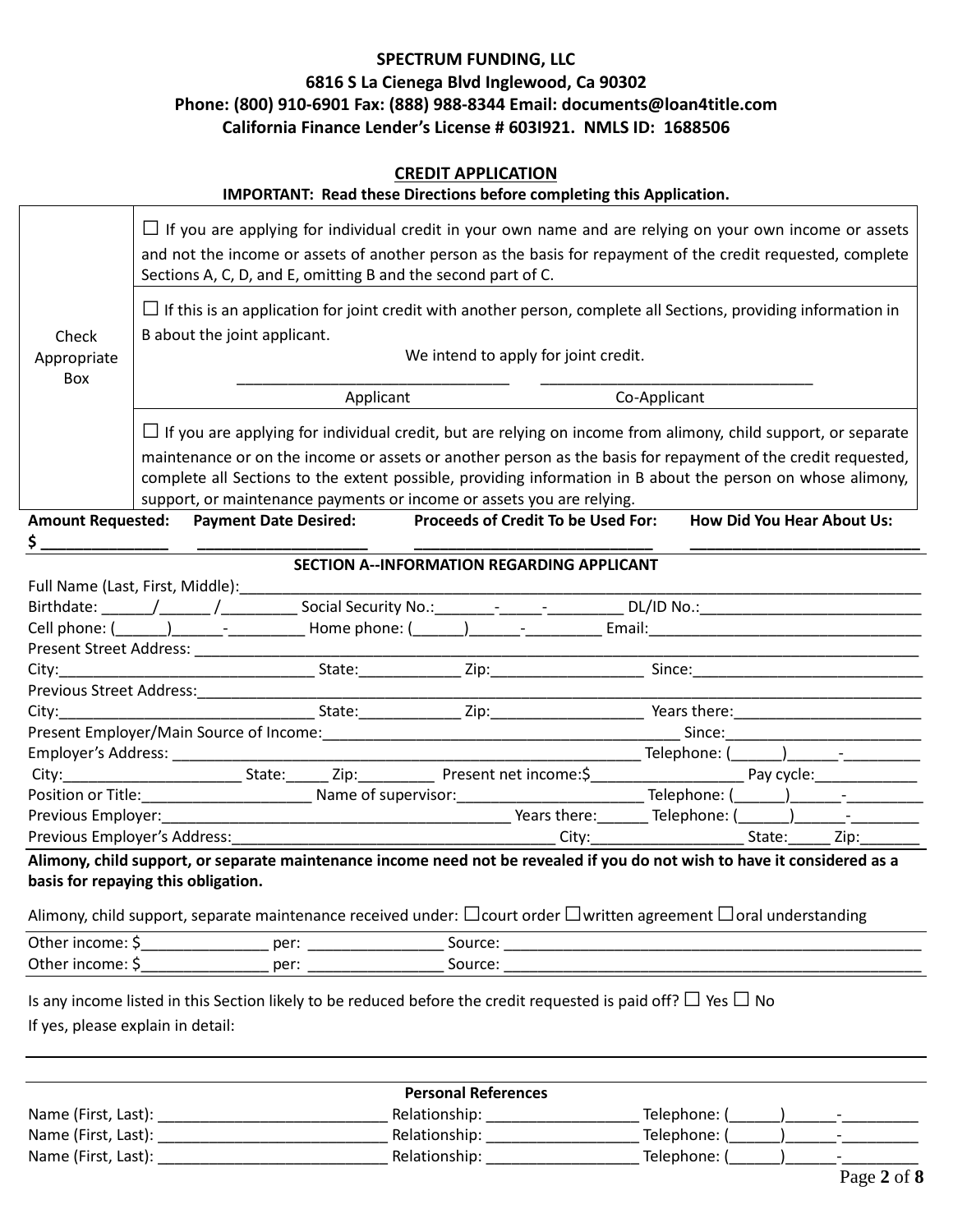### **SECTION B—INFORMATION REGARDING JOINT APPLICANT, OR OTHER PARTY**

|                                                                                                                                                                                                                    |                            | Birthdate: ______/_______/_________________Social Security No.:______________________________DL/ID No.:_______________________________  |
|--------------------------------------------------------------------------------------------------------------------------------------------------------------------------------------------------------------------|----------------------------|-----------------------------------------------------------------------------------------------------------------------------------------|
|                                                                                                                                                                                                                    |                            |                                                                                                                                         |
|                                                                                                                                                                                                                    |                            |                                                                                                                                         |
|                                                                                                                                                                                                                    |                            |                                                                                                                                         |
|                                                                                                                                                                                                                    |                            |                                                                                                                                         |
|                                                                                                                                                                                                                    |                            |                                                                                                                                         |
|                                                                                                                                                                                                                    |                            |                                                                                                                                         |
|                                                                                                                                                                                                                    |                            |                                                                                                                                         |
|                                                                                                                                                                                                                    |                            | City:______________________________State:___________Zip:______________Present net income:\$____________________Pay cycle:______________ |
|                                                                                                                                                                                                                    |                            |                                                                                                                                         |
|                                                                                                                                                                                                                    |                            |                                                                                                                                         |
|                                                                                                                                                                                                                    |                            |                                                                                                                                         |
| basis for repaying this obligation.<br>Is any income listed in this Section likely to be reduced before the credit requested is paid off? $\blacktriangleright$ Yes $\Box$ No<br>If yes, please explain in detail: |                            | Alimony, child support, separate maintenance received under: $\Box$ court order $\Box$ written agreement $\Box$ oral understanding      |
|                                                                                                                                                                                                                    | <b>Personal References</b> |                                                                                                                                         |
|                                                                                                                                                                                                                    |                            |                                                                                                                                         |
|                                                                                                                                                                                                                    |                            |                                                                                                                                         |
|                                                                                                                                                                                                                    |                            |                                                                                                                                         |
|                                                                                                                                                                                                                    |                            |                                                                                                                                         |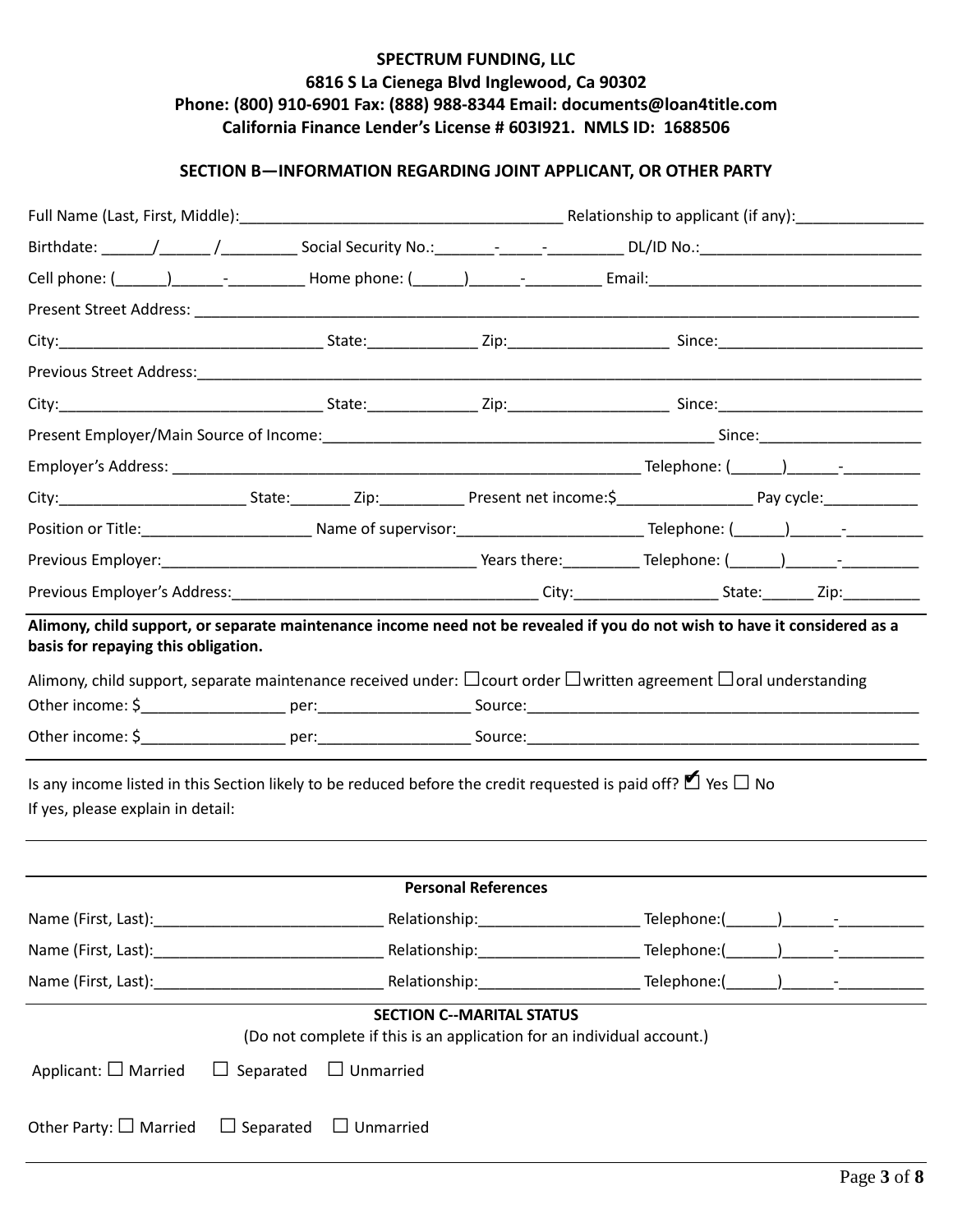#### **SECTION D--OUTSTANDING DEBTS**

(If Section B has been completed, this Section should be completed giving information about both the Applicant and Joint Applicant or Other Person. Please mark Applicant related information with an "A." If Section B was not completed, only give information about the Applicant in this Section.)

#### **MONTHLY OBLIGATIONS**

(Include charge accounts, installment contracts, credit cards, rent, mortgages, etc. Use separate sheet if necessary.)

| Creditor / Service<br>Provider | Type of Debt          | Name(s) in<br>Which Account<br>Carried | <b>Original Debt</b><br>Amount | Present<br><b>Balance</b> | Monthly<br>Payment | Past<br>Due?  |  |
|--------------------------------|-----------------------|----------------------------------------|--------------------------------|---------------------------|--------------------|---------------|--|
| 1. Mobile Home Park:           |                       | □Applicant                             |                                |                           | \$                 | $\square$ Yes |  |
|                                | Space Rent            | □Co-Applicant                          |                                | \$                        |                    | $\square$ No  |  |
|                                |                       | $\Box$ Both                            |                                |                           |                    |               |  |
|                                |                       | □Applicant                             |                                |                           | \$                 | $\square$ Yes |  |
| 2.                             | <b>Utilities</b>      | □Co-Applicant                          |                                | \$                        |                    | $\square$ No  |  |
|                                |                       | $\Box$ Both                            |                                |                           |                    |               |  |
| 3. Insurance Company:          |                       | □Applicant                             |                                |                           |                    | $\square$ Yes |  |
|                                | Property<br>Insurance | □Co-Applicant                          |                                | \$                        | \$                 |               |  |
|                                |                       | $\Box$ Both                            |                                |                           |                    | $\square$ No  |  |
|                                |                       | □Applicant                             |                                |                           |                    |               |  |
| 4.                             | Auto Loan(s)          | □Co-Applicant                          | \$                             | \$                        | \$                 | $\square$ Yes |  |
|                                |                       | $\Box$ Both                            |                                |                           |                    | $\square$ No  |  |
| 5.                             |                       | □Applicant                             |                                | \$                        | \$                 |               |  |
|                                | Credit Card(s)        | □Co-Applicant                          | \$                             |                           |                    | $\square$ Yes |  |
|                                |                       | $\Box$ Both                            |                                |                           |                    | $\square$ No  |  |
|                                |                       | □Applicant                             |                                |                           |                    |               |  |
| 6.                             | Personal Loan(s)      | □Co-Applicant                          | \$                             | \$                        | \$                 | $\square$ Yes |  |
|                                |                       | $\Box$ Both                            |                                |                           |                    | $\square$ No  |  |
|                                |                       | □Applicant                             |                                |                           | \$                 |               |  |
| 7.                             | Cable/TV/             | □Co-Applicant                          |                                | \$                        |                    | $\square$ Yes |  |
|                                | Phone/Internet        | $\square$ Both                         |                                |                           |                    | $\square$ No  |  |
|                                | Alimony/Child         | $\Box$ Applicant                       |                                |                           |                    |               |  |
| 8.                             | Support/Separate      | □Co-Applicant                          |                                | \$                        | \$                 | $\square$ Yes |  |
|                                | Maintenance           | $\square$ Both                         |                                |                           |                    | $\square$ No  |  |
|                                |                       | □Applicant                             |                                |                           |                    |               |  |
| 9.                             | Other                 | □Co-Applicant                          | \$                             | \$                        | \$                 | $\square$ Yes |  |
|                                |                       | $\square$ Both                         |                                |                           |                    | $\square$ No  |  |
|                                |                       |                                        |                                |                           |                    |               |  |
| <b>Total Debts</b>             |                       |                                        | \$                             | \$                        | \$                 |               |  |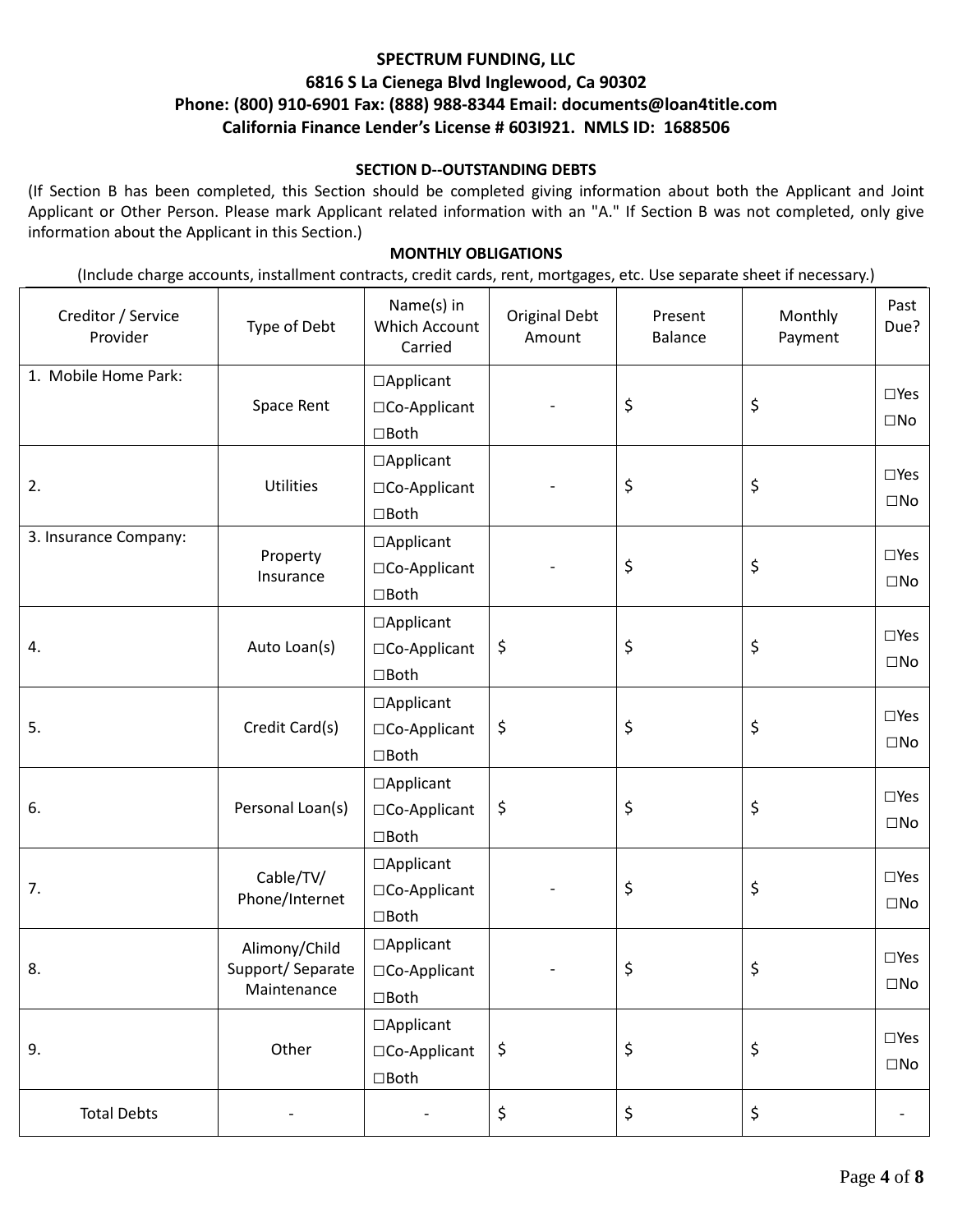|                                                                                                                |  |                                  |                                                          | Are you a co-maker, endorser or guarantor on any loan or contract? $\Box$ Yes $\Box$ No Who? $\Box$ Applicant $\Box$ Co-Applicant $\Box$ Both   |  |  |
|----------------------------------------------------------------------------------------------------------------|--|----------------------------------|----------------------------------------------------------|-------------------------------------------------------------------------------------------------------------------------------------------------|--|--|
|                                                                                                                |  |                                  |                                                          |                                                                                                                                                 |  |  |
| Are there any unsatisfied judgments against you? $\Box$ Yes $\Box$ No                                          |  |                                  |                                                          | Who? $\Box$ Applicant $\Box$ Co-Applicant $\Box$ Both                                                                                           |  |  |
|                                                                                                                |  |                                  |                                                          |                                                                                                                                                 |  |  |
| Have you been declared bankrupt in the last 14 years? $\Box$ Yes $\Box$ No                                     |  |                                  |                                                          | Who? $\square$ Applicant $\square$ Co-Applicant $\square$ Both                                                                                  |  |  |
|                                                                                                                |  |                                  |                                                          |                                                                                                                                                 |  |  |
|                                                                                                                |  | <b>SECTION E--SECURED CREDIT</b> |                                                          |                                                                                                                                                 |  |  |
|                                                                                                                |  |                                  | (Briefly describe the property to be given as security.) |                                                                                                                                                 |  |  |
|                                                                                                                |  |                                  |                                                          |                                                                                                                                                 |  |  |
|                                                                                                                |  |                                  |                                                          |                                                                                                                                                 |  |  |
|                                                                                                                |  |                                  |                                                          |                                                                                                                                                 |  |  |
|                                                                                                                |  |                                  |                                                          |                                                                                                                                                 |  |  |
|                                                                                                                |  |                                  |                                                          |                                                                                                                                                 |  |  |
| Mobile Home Park Address: Notified a state of the state of the state of the state of the state of the state of |  |                                  |                                                          |                                                                                                                                                 |  |  |
|                                                                                                                |  |                                  |                                                          |                                                                                                                                                 |  |  |
|                                                                                                                |  |                                  |                                                          |                                                                                                                                                 |  |  |
|                                                                                                                |  |                                  |                                                          |                                                                                                                                                 |  |  |
| and list all other co-owners of the property:                                                                  |  |                                  |                                                          |                                                                                                                                                 |  |  |
|                                                                                                                |  |                                  |                                                          |                                                                                                                                                 |  |  |
|                                                                                                                |  |                                  |                                                          |                                                                                                                                                 |  |  |
|                                                                                                                |  |                                  |                                                          |                                                                                                                                                 |  |  |
|                                                                                                                |  |                                  |                                                          |                                                                                                                                                 |  |  |
| if home is not paid off list present lienholders:                                                              |  |                                  |                                                          |                                                                                                                                                 |  |  |
|                                                                                                                |  |                                  |                                                          |                                                                                                                                                 |  |  |
| City:                                                                                                          |  |                                  |                                                          |                                                                                                                                                 |  |  |
|                                                                                                                |  |                                  |                                                          | Account #: _____________Original debt: \$________________________Present Balance:\$________________________Payment amount:\$_____________       |  |  |
|                                                                                                                |  |                                  |                                                          |                                                                                                                                                 |  |  |
|                                                                                                                |  |                                  |                                                          |                                                                                                                                                 |  |  |
|                                                                                                                |  |                                  |                                                          | Account #: _____________Original debt: \$_______________________Present Balance:\$______________________________Payment amount:\$______________ |  |  |
|                                                                                                                |  |                                  |                                                          | Everything that I have stated in this annication is correct to the hest of my knowledge. Lunderstand that you will retain this                  |  |  |

Everything that I have stated in this application is correct to the best of my knowledge. I understand that you will retain this application whether or not it is approved. You are authorized to check my credit and employment history and to answer questions about your credit experience with me.

\_\_\_\_\_\_\_\_\_\_\_\_\_\_\_\_\_\_\_\_\_\_\_\_\_\_\_\_\_\_\_ \_\_\_\_\_\_\_\_\_\_\_\_\_\_\_\_\_\_\_ \_\_\_\_\_\_\_\_\_\_\_\_\_\_\_\_\_\_\_\_\_\_\_\_\_\_\_\_\_\_ \_\_\_\_\_\_\_\_\_\_\_\_\_\_\_\_\_\_\_

Applicant's Signature **Contract Contract Contract Contract Contract Contract Contract Contract Contract Contract Contract Contract Contract Contract Contract Contract Contract Contract Contract Contract Contract Contract C**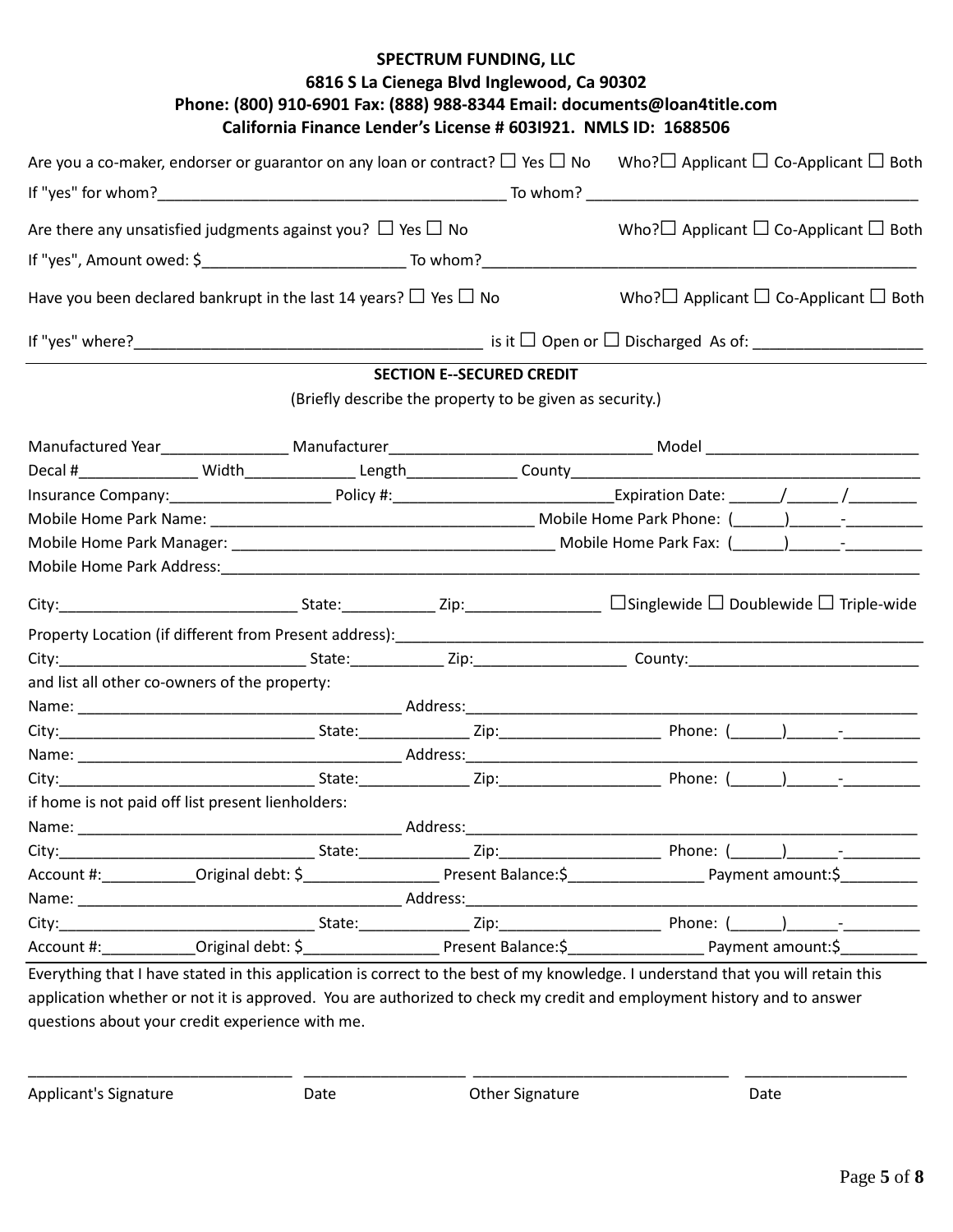#### **COVERED BORROWER IDENTIFICATION STATEMENT**

Federal law provides important protections to active duty members of the Armed Forces and their dependents. To ensure that these protections are provided to eligible applicants, we require you to *sign* **one** of the following statements as applicable:

|                                                                       |      | I AM a regular or reserve member of the Army, Navy, Marine Corps, Air Force, or Coast Guard, serving on active duty under a call |      |
|-----------------------------------------------------------------------|------|----------------------------------------------------------------------------------------------------------------------------------|------|
| or order that does not specify a period of 30 days or fewer.          |      |                                                                                                                                  |      |
|                                                                       |      |                                                                                                                                  |      |
| <b>Borrower's Name (Print)</b>                                        |      | Co-Borrower's Name (Print)                                                                                                       |      |
|                                                                       |      |                                                                                                                                  |      |
|                                                                       |      |                                                                                                                                  |      |
| <b>Borrower's Signature</b>                                           | Date | Co-Borrower's Signature                                                                                                          | Date |
|                                                                       |      |                                                                                                                                  |      |
| $-OR-$                                                                |      |                                                                                                                                  |      |
|                                                                       |      |                                                                                                                                  |      |
|                                                                       |      | I AM a dependent of a member of the Armed Forces on active duty as described above, because I am the member's spouse, the        |      |
|                                                                       |      | member's child under the age of eighteen years old, or I am an individual for whom the member provided more than one-half of     |      |
| my financial support for 180 days immediately preceding today's date. |      |                                                                                                                                  |      |
|                                                                       |      |                                                                                                                                  |      |
|                                                                       |      |                                                                                                                                  |      |
| <b>Borrower's Name (Print)</b>                                        |      | Co-Borrower's Name (Print)                                                                                                       |      |
|                                                                       |      |                                                                                                                                  |      |
| <b>Borrower's Signature</b>                                           | Date | Co-Borrower's Signature                                                                                                          | Date |
|                                                                       |      |                                                                                                                                  |      |
| $-OR-$                                                                |      |                                                                                                                                  |      |
|                                                                       |      |                                                                                                                                  |      |
|                                                                       |      |                                                                                                                                  |      |
|                                                                       |      | I AM NOT a regular or reserve member of the Army, Navy, Marine Corps, Air Force, or Coast Guard, serving on active duty under    |      |
|                                                                       |      | a call or order that does not specify a period of 30 days or fewer (or a dependent of such a member).                            |      |
|                                                                       |      |                                                                                                                                  |      |
|                                                                       |      |                                                                                                                                  |      |
| <b>Borrower's Name (Print)</b>                                        |      | Co-Borrower's Name (Print)                                                                                                       |      |
|                                                                       |      |                                                                                                                                  |      |
| <b>Borrower's Signature</b>                                           | Date | Co-Borrower's Signature                                                                                                          | Date |
|                                                                       |      | Warning: It is important to fill out this form accurately. Knowingly making a false statement on a credit application is a crime |      |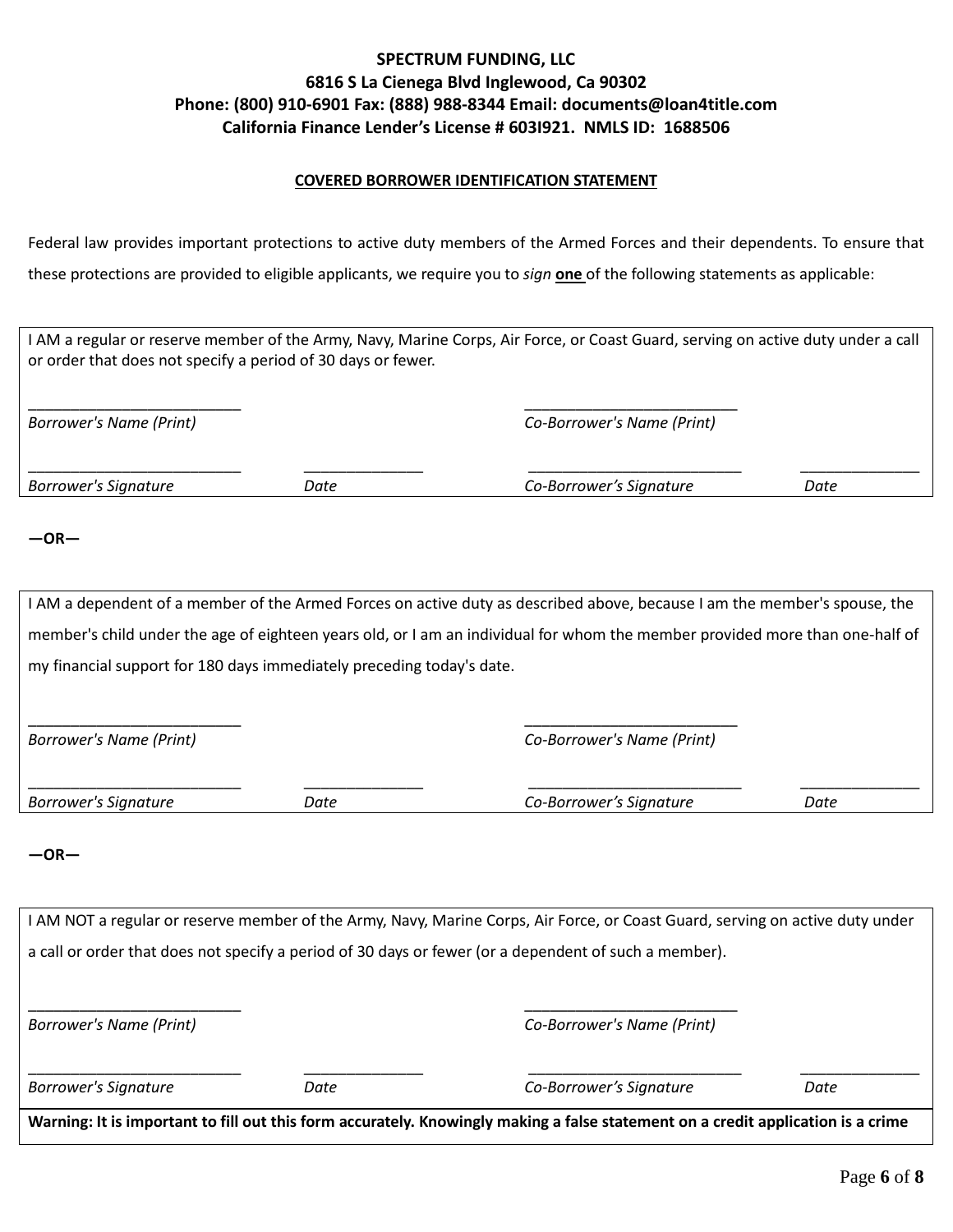#### **AUTHORIZATION TO OBTAIN CREDIT REPORT**

I hereby authorize and instruct **SPECTRUM FUNDING, LLC** ("**SP**") to obtain and review my credit report. My credit report will be obtained from a credit reporting agency chosen by SP. I understand and agree that SP intends to use the credit report for the purpose of evaluating my financial readiness to obtain a loan from SP. I understand that this credit report will be retained on file at the SP office for use only by its staff.

My signature below also authorizes the release to credit reporting agencies of financial or other information that I have supplied to SP in connection with such evaluation. Authorization is further granted to the credit reporting agency to use a copy of this form to obtain any information the credit reporting agency deems necessary to complete my credit report.

Upon request, SP will provide me with the name and address of the Consumer Reporting Agency contacted to supply the report. I understand that credit inquiries have the potential to impact my credit score.

Any reproduction of this credit report authorization and release made by reliable means (for example, photocopy or facsimile) is considered an original.

\_\_\_\_\_\_\_\_\_\_\_\_\_\_\_\_\_\_\_\_\_\_\_\_\_\_\_\_\_\_\_ \_\_\_\_\_\_\_\_\_\_\_\_\_\_\_\_\_\_\_\_\_\_\_\_\_\_\_\_\_\_\_

\_\_\_\_\_\_\_\_\_\_\_\_\_\_\_\_\_\_\_\_\_\_\_\_\_\_\_\_\_\_\_ \_\_\_\_\_\_\_\_\_\_\_\_\_\_\_\_\_\_\_\_\_\_\_\_\_\_\_\_\_\_\_

\_\_\_\_\_\_\_\_\_\_\_\_\_\_\_\_\_\_\_\_\_\_\_\_\_\_\_\_\_\_\_ \_\_\_\_\_\_\_\_\_\_\_\_\_\_\_\_\_\_\_\_\_\_\_\_\_\_\_\_\_\_\_

\_\_\_\_\_\_\_\_\_\_\_\_\_\_\_\_\_\_\_\_\_\_\_\_\_\_\_\_\_\_\_ \_\_\_\_\_\_\_\_\_\_\_\_\_\_\_\_\_\_\_\_\_\_\_\_\_\_\_\_\_\_\_

\_\_\_\_\_\_\_\_\_\_\_\_\_\_\_\_\_\_\_\_\_\_\_\_\_\_\_\_\_\_\_ \_\_\_\_\_\_\_\_\_\_\_\_\_\_\_\_\_\_\_\_\_\_\_\_\_\_\_\_\_\_\_

\_\_\_\_\_\_\_\_\_\_\_\_\_\_\_\_\_\_\_\_\_\_\_\_\_\_\_\_\_\_\_ \_\_\_\_\_\_\_\_\_\_\_\_\_\_\_\_\_\_\_\_\_\_\_\_\_\_\_\_\_\_\_

Borrower's Name (Print) The Co-Borrower's Name (Print) Co-Borrower's Name (Print)

Borrower's Signature Co-Borrower's Signature Co-Borrower's Signature

\_\_\_\_\_\_\_\_\_\_\_\_\_\_\_\_\_\_\_\_\_\_\_\_\_\_\_\_\_\_\_ \_\_\_\_\_\_\_\_\_\_\_\_\_\_\_\_\_\_\_\_\_\_\_\_\_\_\_\_\_\_\_ Borrower's date of birth Co-Borrower's date of birth Co-Borrower's date of birth

Borrower's Social Security Number Co-Borrower's Social Security Number

Date: \_\_\_\_\_\_\_\_\_\_\_\_\_\_\_\_\_\_\_\_\_\_\_\_\_\_\_ Date: \_\_\_\_\_\_\_\_\_\_\_\_\_\_\_\_\_\_\_\_\_\_\_\_\_\_\_

Borrower's present address: Co-Borrower's present address: